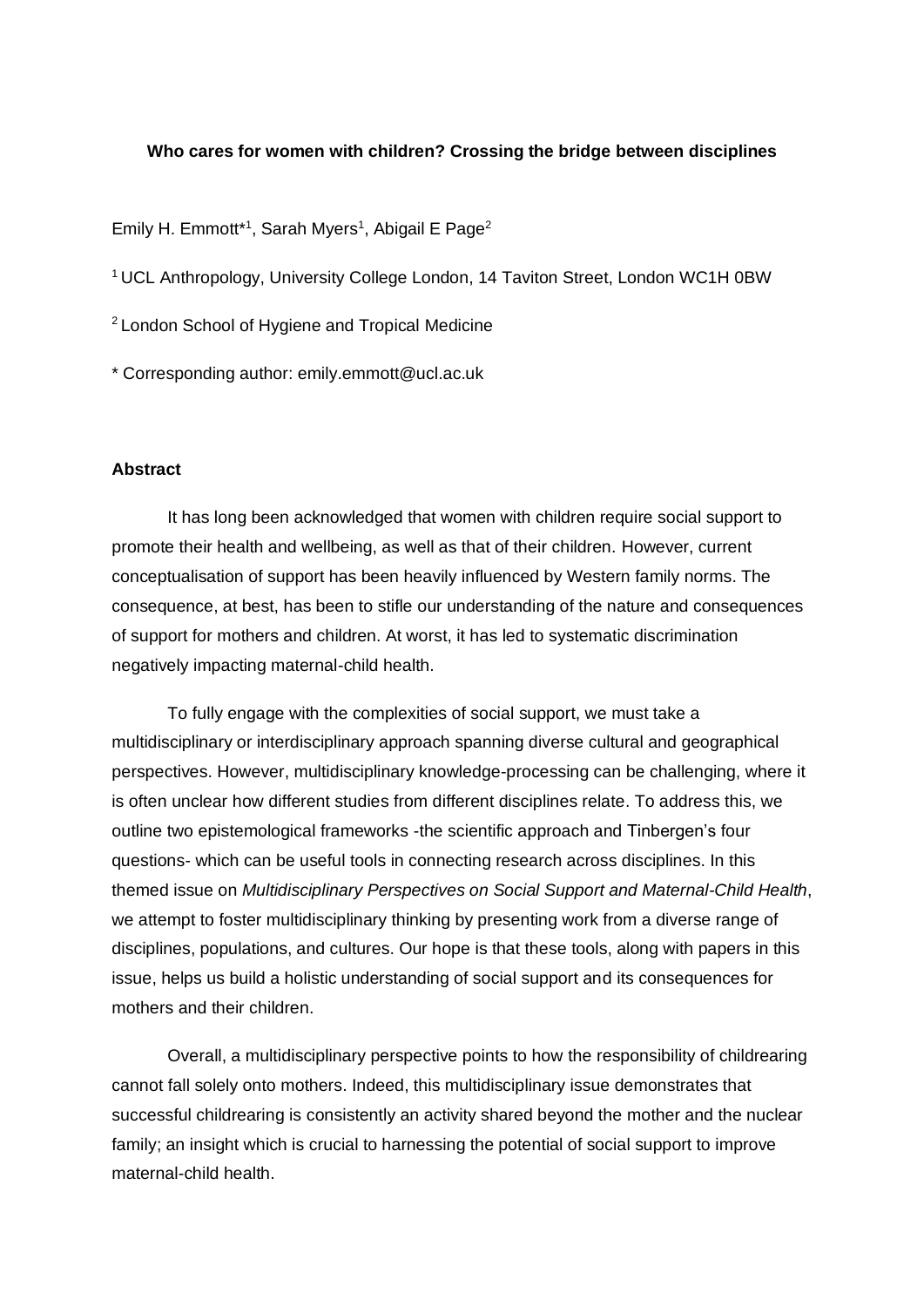#### **Introduction**

As we write, in the midst of the third COVID-19 lockdown in England, the need for social support when it comes to raising children has never been so apparent. With schools closed to the majority of children and physical contact severed between households, many families have not been able to access the support they need(1, 2). With evidence that childcare and domestic workloads have disproportionality increased for women during this pandemic, many mothers are struggling with their physical and mental health(1-4). Further, there is increasing concern about children facing unprecedented levels of loneliness and mental health problems due to social isolation(5). Many of us through this pandemic are experiencing first-hand how crucial social support is for our health and wellbeing, and this need is particularly acute for mothers and children.

Public health researchers, practitioners and policy makers have long argued that mothers and children need support(6, 7). However, the ultimate aim of support has frequently focused on improving infant and child health, without enough consideration for supporting mothers in their own right(8). For example, drawing on our own expertise around breastfeeding, the extensive investment in breastfeeding support in England has primarily been pushed as a way to improve outcomes for infants and young children, with some bonus maternal benefits (e.g., (9)). Past government guidance has included recommendations of "raising awareness of the health benefits of breastfeeding – as well as the risks of not breastfeeding" (10), p.28). But the known costs and challenges of breastfeeding (11, 12)(Myers et al., this issue) were barely explained, which, one might expect to see more of if breastfeeding was framed as an important determinant of maternal wellbeing, not just that of children. While we cannot be certain why maternal wellbeing in its own right is often overlooked, Budds, in this issue, outlines how intensive mothering norms that are pervasive in the West coexist with the expectations of maternal sacrifice (**Budds this issue**): Amplified by Bowlby and Ainsworth's Attachment Theory, maternal devotion is often assumed to be crucial for optimal child development, and putting their children first over and above mothers' own wellbeing is fundamental to being a "good mother."

Much of what we feel or believe to be "normal" in the West may in fact be comparatively unusual. As Sear and others highlight in this issue (Sear this issue, Page et al this issue, Vázquez et al. this issue, Schacht et al. this issue), the human childrearing system evolved to be cooperative, where mothers and children require extensive support from others(13-16). It is only in relatively recent history that nuclear family norms became so widespread (Sear this issue) and, cross-culturally, childrearing is still widely shared where mothers and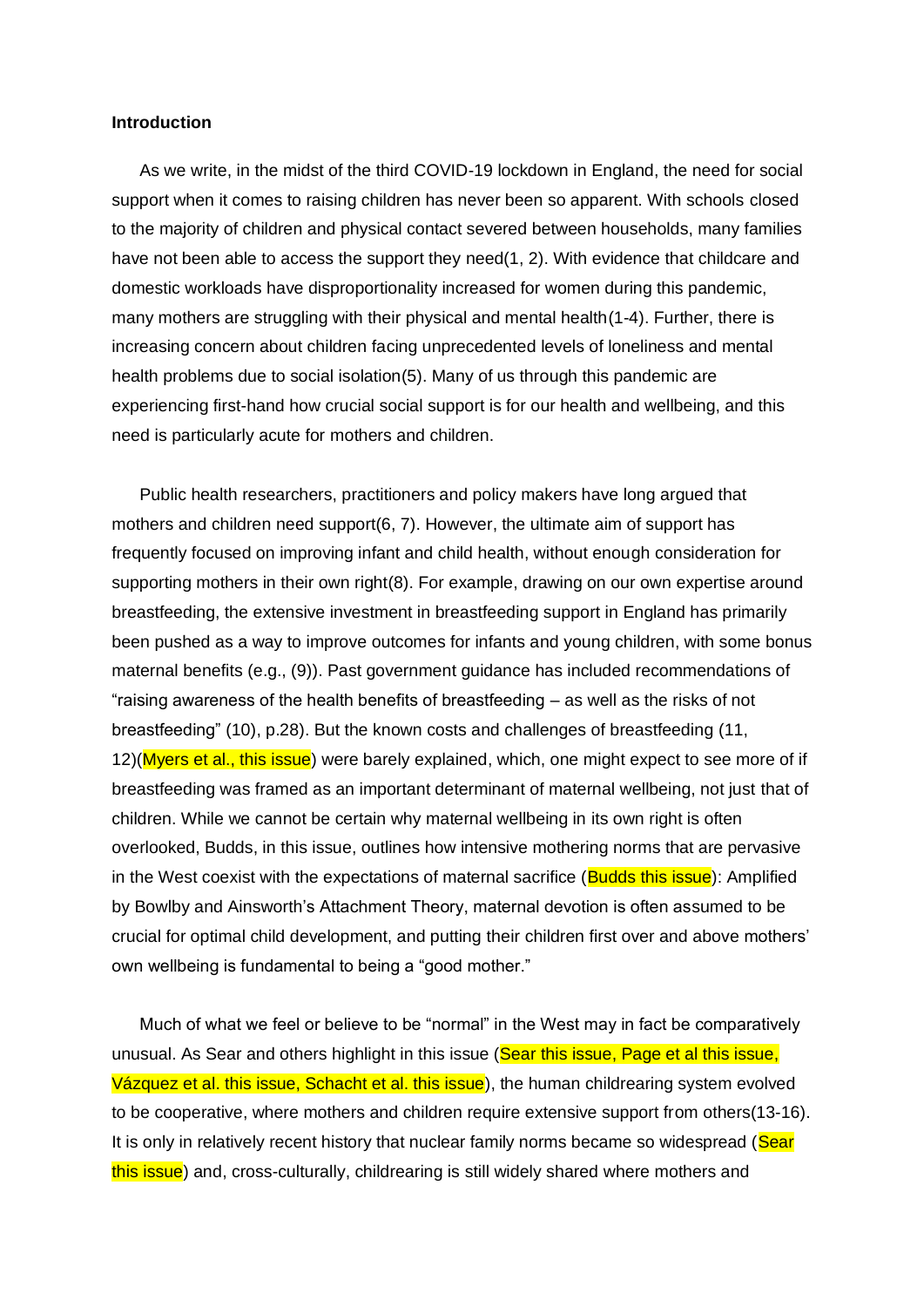children are supported by a diverse range of individuals (13-15)( Page et al this issue, Avv this issue, Mortia et al. this issue). The "WEIRDness" of nuclear family focused childrearing – specific to Western, Educated, Industrial, Rich, Democratic(17) ideals – has long been obvious to researchers engaging with different communities and cultures. However, it is yet to be widely acknowledged within Western perspectives dominated by White middle-class norms.

The narrow conceptualisations of the family and who should care for children have perhaps fuelled the view of mothering as an individual responsibility (e.g., see (8, 18-22)), coinciding with high levels of research interest in how mothers affect child development(8, 22)(Budds this issue). The consequence has been a much more limited consideration of wider social environments which impact mothers and children(19, 22), and policies and interventions primarily targeting mothers to improve their parenting practices (8, 19-23). In reality, mothers and children are influenced by a wide range of socioecological factors, including the availability of social support. Support can be provided to mothers and/or children from a range of sources from across their social networks, including fathers, grandparents and friends, as well as "professional supporters" such as trained volunteers and health practitioners. Further, support can take different forms, including emotional, affirmational, practical, and informational support (insert ref McLeish, this issue; Myers et al., this issue). The impact of support on mothers and children may depend on who provides the support, what support is provided, and the context in which the supportive acts take place(7, 13, 24-26); meaning understanding the pathways between support and maternal-child health is likely to be complex. However, despite theoretical acknowledgement of these complexities(7, 25), research into support for mothers and children have rarely approached the topic in this holistic manner.

One underlying cause, we argue, are disciplinary silos. The dominant way of working in academia has been for researchers to engage with those of similar training, similar backgrounds, and, inevitably, similar thoughts. This is of course not surprising given the known barriers which disadvantage multidisciplinary collaboration – ranging from communication challenges, poor quality peer reviews of interdisciplinary work, and wider academic structures and policies which focus on distinct disciplines (27-30). The costs of such constraints include the "slowing down" of knowledge-building, as opportunities for comprehensive knowledge and creative breakthroughs are stifled(31). Perhaps more importantly, disciplinary silos can push knowledge-building down the wrong path: The lack of diversity in knowledge, views, and experiences leads to a lack of critique of dominant research narratives, and a lack of awareness of research bias(31).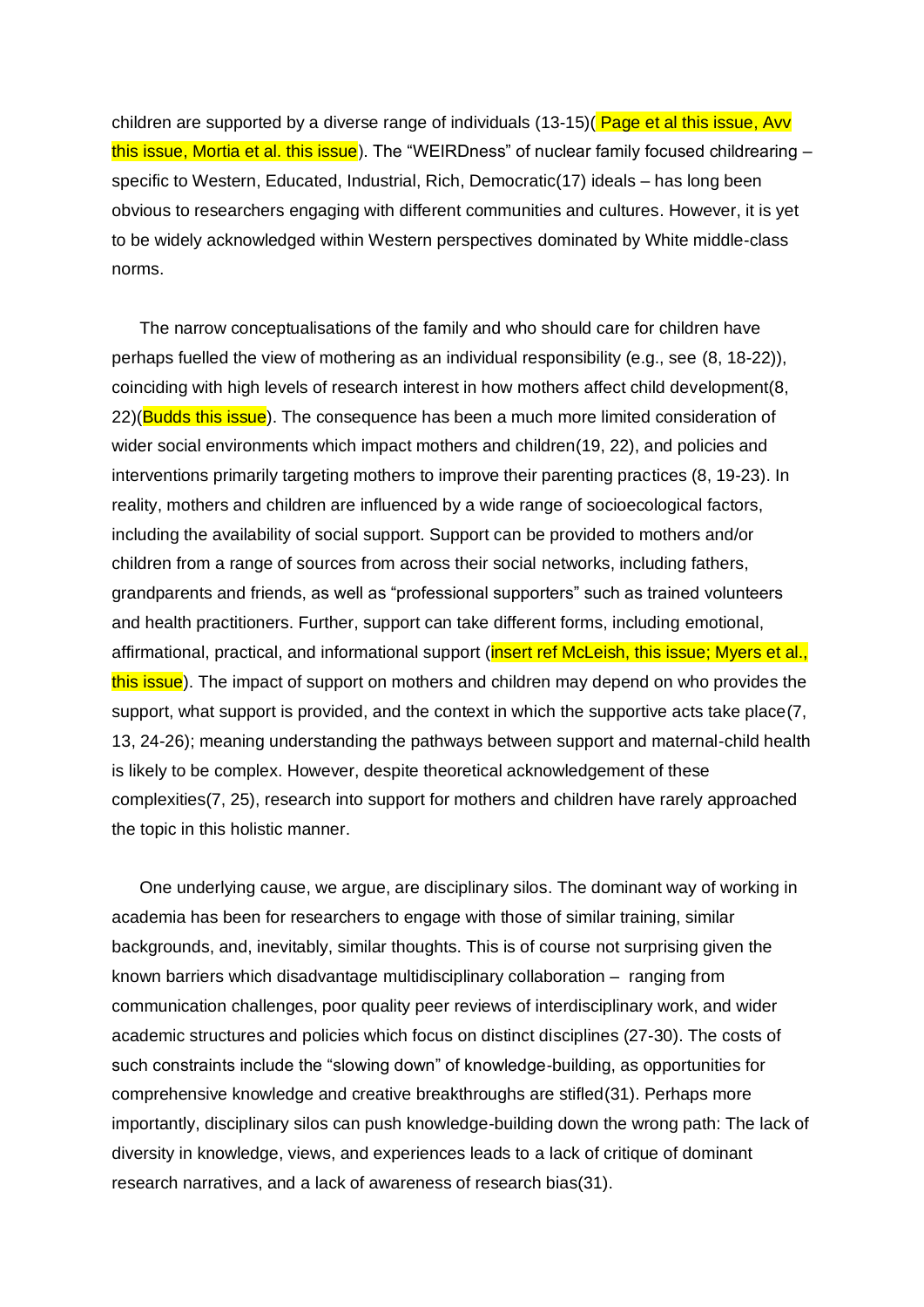This is a real and serious problem. The harmful consequences from the lack of diversity and critique is exemplified by Betti, in this issue, who critically describes how the dominant assumptions of what a "normal" female pelvis should look like has largely been based on studies of women with European genetic ancestry. This has ultimately led to discriminatory maternal healthcare practices across the globe, particularly disadvantaging women with non-White ethnicities (*insert ref Betti, this issue*). As we hope to show, engaging with multiple disciplines and perspectives is crucial in achieving research rigour, and is particularly important for a topic which may have profound, real-world implications for the lives of women, mothers, children, and their families.

The motivation behind this themed issue on "Multidisciplinary perspectives on social support and maternal-child health" stemmed from an earlier workshop on interdisciplinary approaches to mother-infant support(27). Based on discussions with students, researchers, and practitioners from different disciplines, we collated a *Practical Guide to Successful Interdisciplinary Research* (27)(see SI). This included the suggestion of topic-focused outlets of research, to facilitate multidisciplinary dialogue and knowledge exchange. While our themed issue is by no means comprehensive, it presents work from scholars with backgrounds in public health, midwifery, psychology, human biology, demography and evolutionary anthropology to name a few. The diversity in disciplines has led to research from across cultures, with participants from the UK(Myers et al., this issue; McLeish et al. this issue), Japan ( Masahito et al., this issue), Australia (Spry et al. this issue), the Thai-Myanmar border (Garcia et al., this issue), Bangladesh (Shenk et al., this issue), BaYaka foragers from the Congo Basin (Gettler et al, this issue), Agta foragers from the Philippines (Page et al, this issue) and more. We hope this issue provides an example of facilitating broader discussions, drawing on multiple perspectives.

### **How to cross disciplinary bridges**

Interdisciplinary approaches to address complex topics and problems, where ideas are integrated from different disciplines, have been pushed for decades(32-34), but it is very difficult to accomplish(33). In addition to the barriers discussed above, it can be challenging for researchers to comprehend unfamiliar concepts, unfamiliar phrases, and unfamiliar methods. As outlined in our guide to interdisciplinary research, some are institutional and structural barriers, but some could be addressed at an individual level. From our experience, one common individual-level issue is with knowledge-processing, where it's unclear how different studies from different disciplines relate. As self-identified interdisciplinary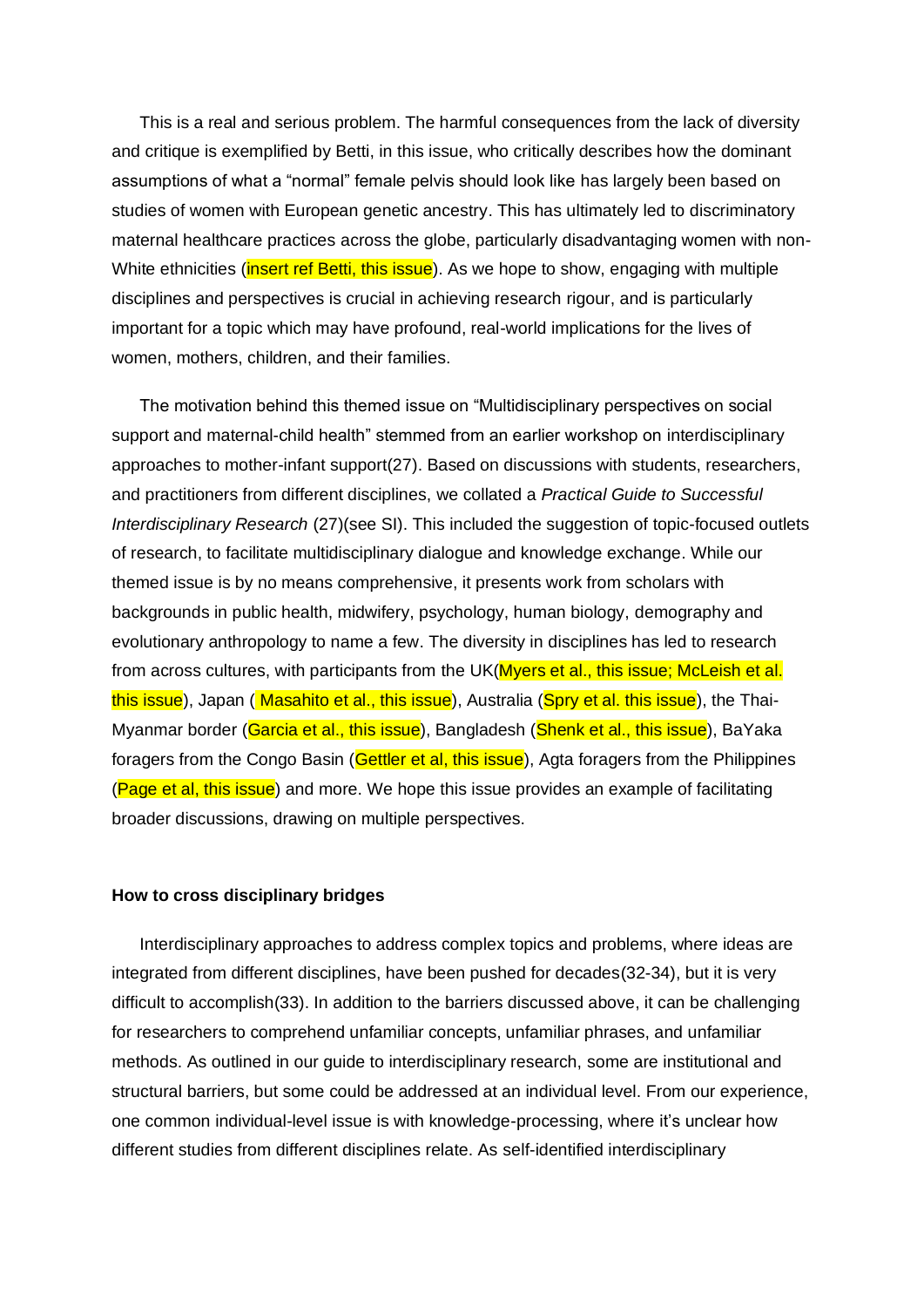researchers with a background in evolutionary anthropology, here we outline two useful epistemological frameworks which have helped us cross disciplinary bridges.

#### *Tip 1: Framing diverse research under a scientific approach*

A common issue we have observed and experienced first-hand is the dismissal of qualitative work as non-generalisable story-telling, and quantitative work as complexityignoring reductionism. As particular disciplines tend to utilise particular methods, these misunderstandings can hinder multidisciplinary engagement. We propose that using a scientific framework can help "map out and connect" research with different aims and different methods.

Science is often framed as hypothesis-testing, but this is a narrow view of science which overemphasises confirmatory methods which tend to be, although not exclusively, quantitative(35). As outlined in Figure 1, the scientific method includes both exploratory and confirmatory stages. Carefully detailing and reflecting on the lived experiences of a group of people (exploratory stage), for example, ensures that proposed answers to related questions are well-informed and plausible. Systematically testing these explanations (confirmatory stage) helps us then assess which of the suggested explanations are more likely than others.

While what we present here is a significantly simplified version of science, we hope it helps some readers organise the knowledge presented in this issue. For example, Chang et al. in this issue takes an exploratory approach by presenting a systematic review of the views and experiences of partners and family members who provided breastfeeding support (*inset ref Chang et al*), describing both similarities and differences in experiences across cultures. Following this, Myers et al. in this issue takes a confirmatory approach to test the hypothesis that different types of support from varying sources differentially influences breastfeeding duration and experience (*insert ref Myers et al*). These contributions speak to different aims within the scientific method, and, as such, critiques of story-telling and reductionism are simply not valid.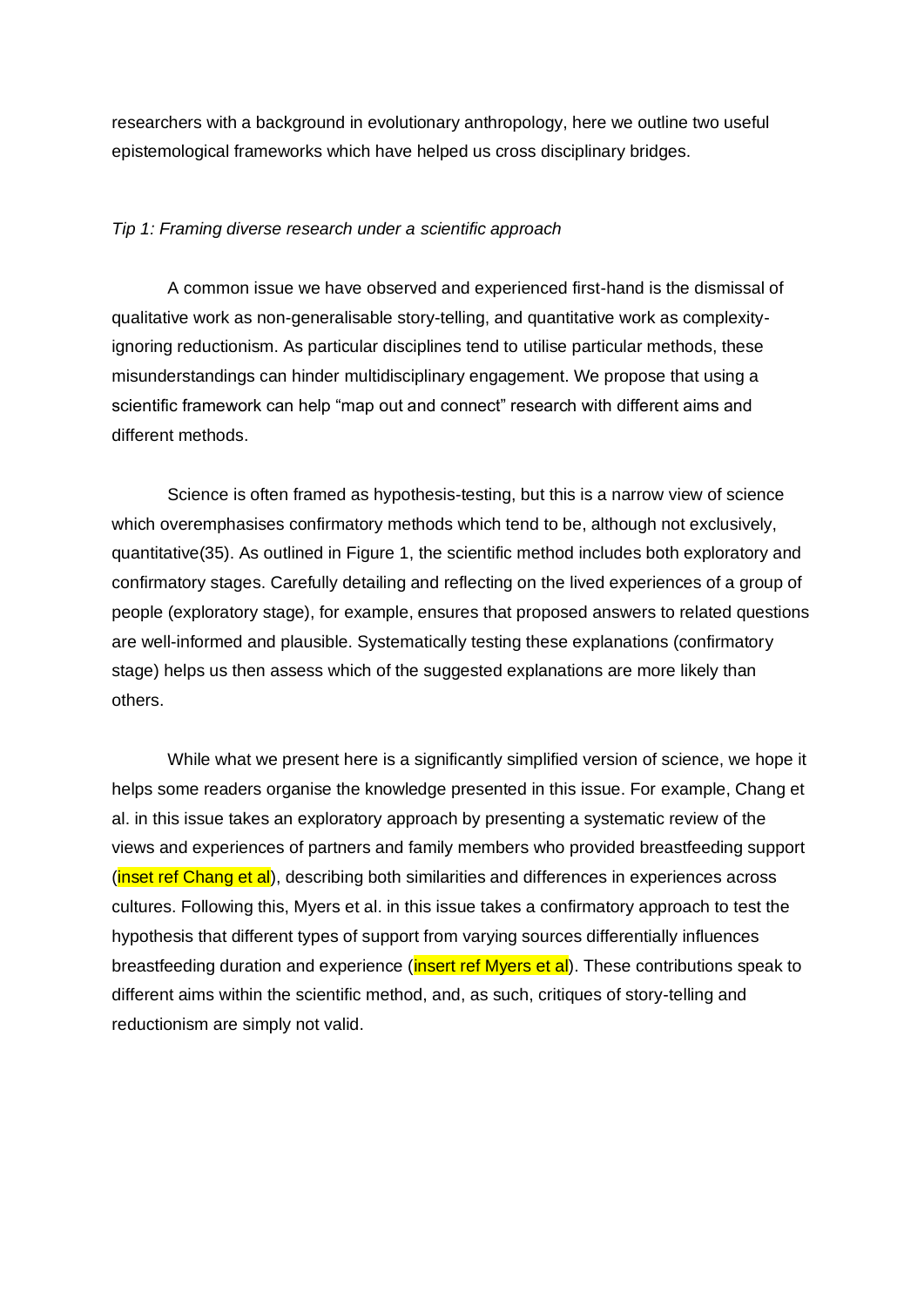

*Figure 1: The scientific method as exploratory and confirmatory stages.*

## *Tip 2: Framing diverse research under Tinbergen's Four Questions*

Another issue we commonly encounter is the misinterpretation of research findings from different disciplines as conflicting, rather than complementing. Often, this is due to the lack of understanding that different disciplines are frequently speaking to different types of questions. Tinbergen, an ethologist known to many in the field of biology, clarified in 1963 that questions around behaviour could be broken down into four categories: *Ontogeny*, or how the behaviour develops during the individual's lifetime; *Mechanism*, or how the behaviour is caused; *Phylogeny*, or the evolutionary history of the behaviour; and *Current utility*, or the adaptive function of the behaviour relating to fitness (i.e., survival and reproduction) (36, 37). The first two, ontogeny and mechanism, address proximate-level questions which serve to clarify *how* a behaviour exists. The last two, phylogeny and current utility, address ultimate-level questions explaining *why* the behaviour exists in the first place.

Therefore, again drawing on breastfeeding as an example, ultimate-level adaptive explanations around how breastfeeding influences maternal fitness do not replace or conflict with proximate-level mechanistic explanations around how norms influence breastfeeding behaviour (Table 1); both can be true. Indeed, for us to truly understand a social phenomenon, we must collectively engage with all four questions(36). In this issue, for example, Gettler et al. investigates the *mechanism* of how paternal provisioning influences child psychobiology in the BaYaka (Gettler et al., this issue), revealing the pathways of how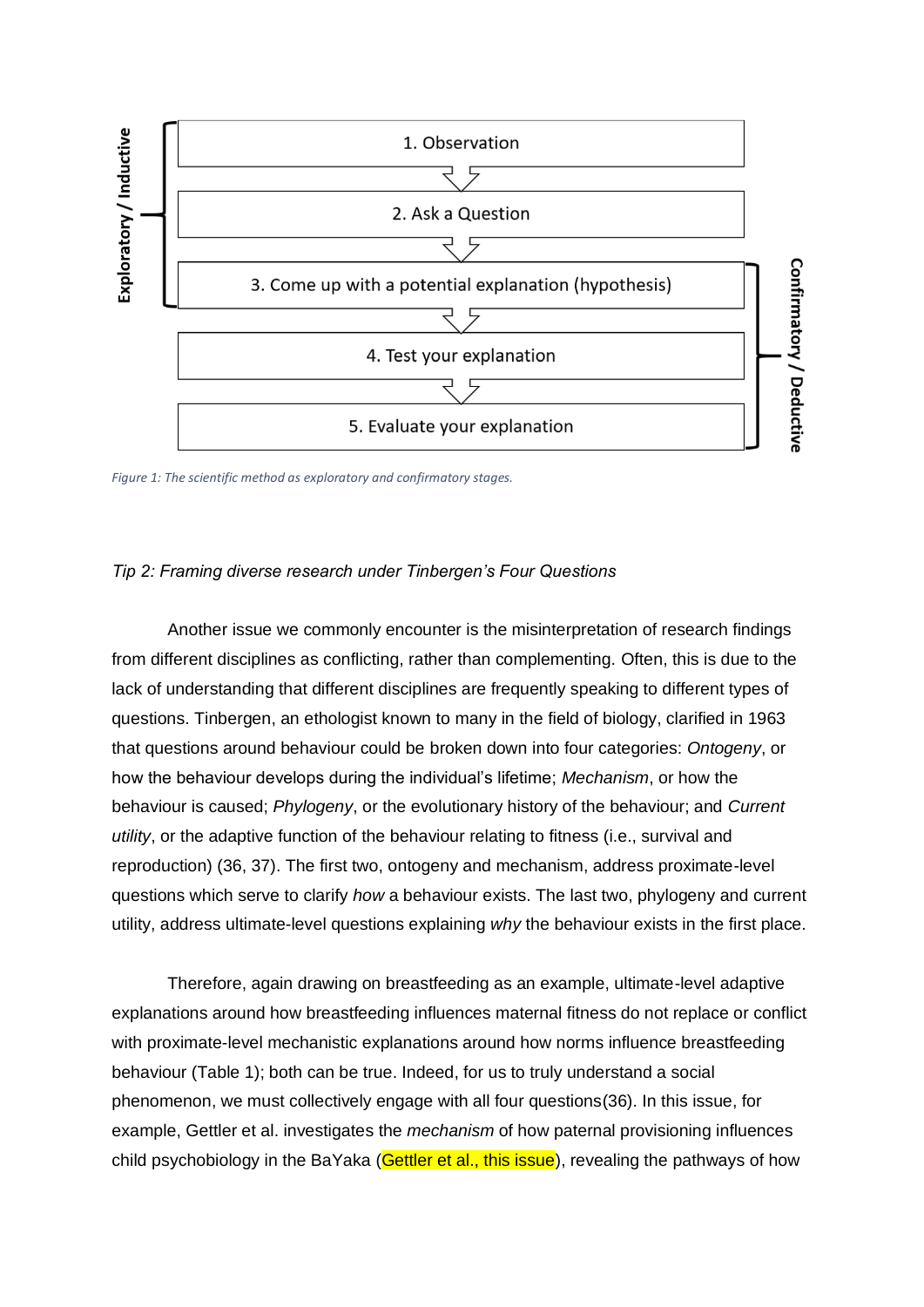social support can impact child fitness. The fitness consequence, or the *current utility*, of social support is explored by Schacht et al. using a historical dataset from Utah, evidencing how the flexibility of family formations after parental death buffers children from mortality risks (Schact et al., this issue). As we hope to demonstrate through this themed issue, exploring social support from different levels encourages diversity in perspectives, leading to a to a comprehensive understanding of "who cares" for mothers and children and its consequences.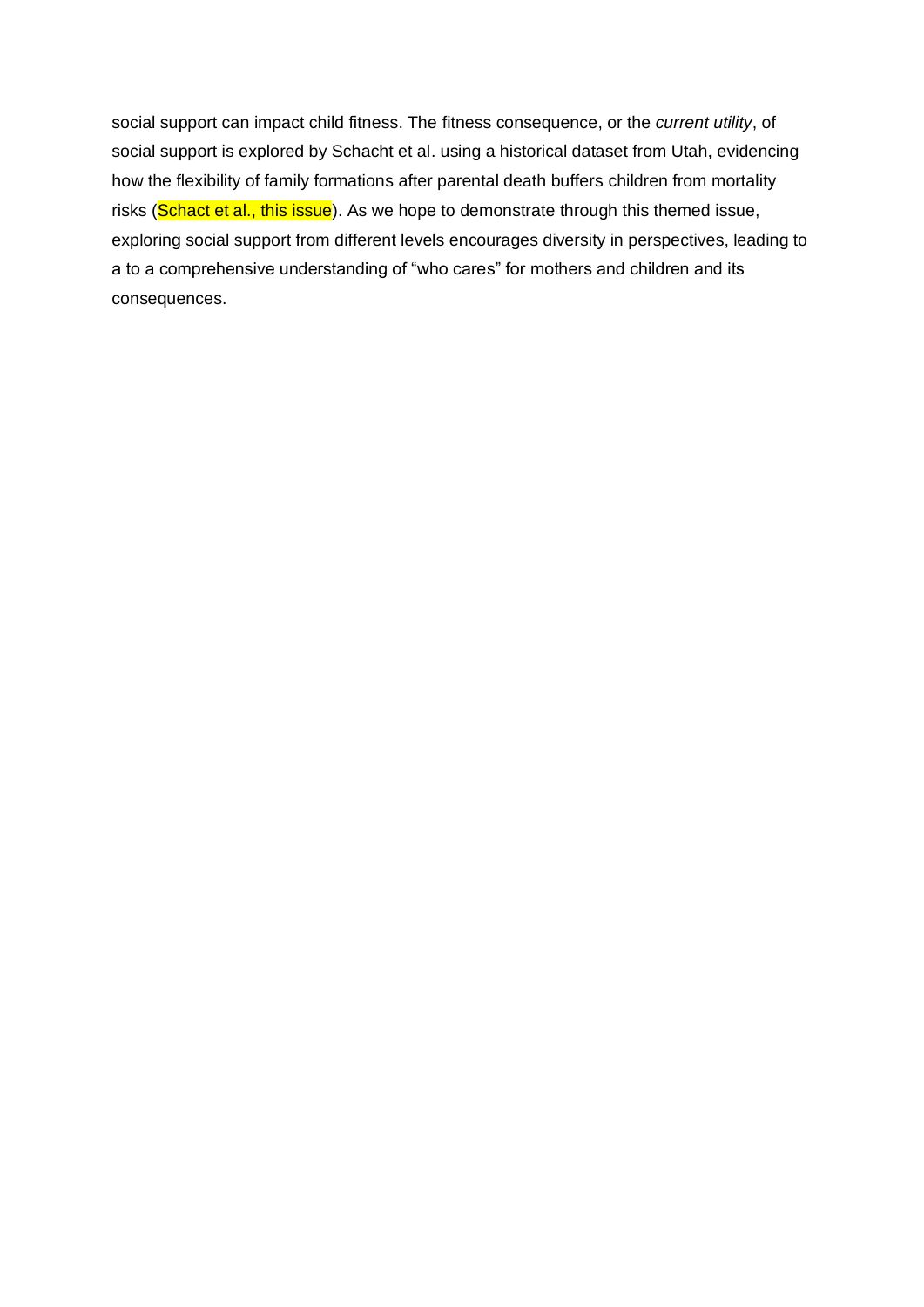|                                 | <b>Proximate-level explanations</b> |                               |
|---------------------------------|-------------------------------------|-------------------------------|
|                                 | Ontogeny / Development              | Mechanism / Causal            |
|                                 |                                     | Pathways                      |
| Q. How does breastfeeding       | A. Development of mammary           | A. Hormonal changes & milk    |
| exist?                          | glands. Learning to breastfeed      | production. Reactions to      |
|                                 | through observation/teaching.       | crying. Cultural norms.       |
|                                 | <b>Ultimate-level explanations</b>  |                               |
|                                 | Phylogeny / Evolutionary            | Current Utility / Adaptive    |
|                                 | History                             | Value                         |
| Q. Why does breastfeeding       | A. Humans are mammals, and          | A. Mothers provide babies     |
| exist? (evolutionary questions) | like all mammals we produce         | with nutrients and energy,    |
|                                 | milk to feed babies. Evolved        | which increases their fitness |
|                                 | >200mya                             | (survival + reproduction)     |

Table 1: Understanding breastfeeding using Tinbergen's four questions.

We hope these tips are helpful for researchers to engage in cross, multi and interdisciplinary research. However, as briefly referred to above, this of course does not address systemic and institutional barriers that hinder collaboration. The core of multi/interdisciplinary research is diversity in perspectives, but this is difficult to achieve in a system where diverse voices and experiences are not heard. The lack of social, cultural, ethnic and gender diversity within many research communities(38-40) and the lack of geographic and cultural diversity in current research(17) leads to the dominance of Western White middle-class narratives. Achieving diversity in research more broadly is an important issue in itself, but we should all acknowledge that lack of diversity hinders knowledge production and innovation(41, 42), which costs us all. Indeed, one of our regrets about this issue is the over-representation of researchers based in Western institutions despite our efforts to diversify. One important action is for those in more privileged positions to connect with, listen to, step aside for, and amplify the voices of scholars from diverse backgrounds and perspectives from across the globe. While the issues are legion, as we outline in our practical guide to interdisciplinary research (SI), it's important that we "don't do it alone".

#### **Understanding this themed issue**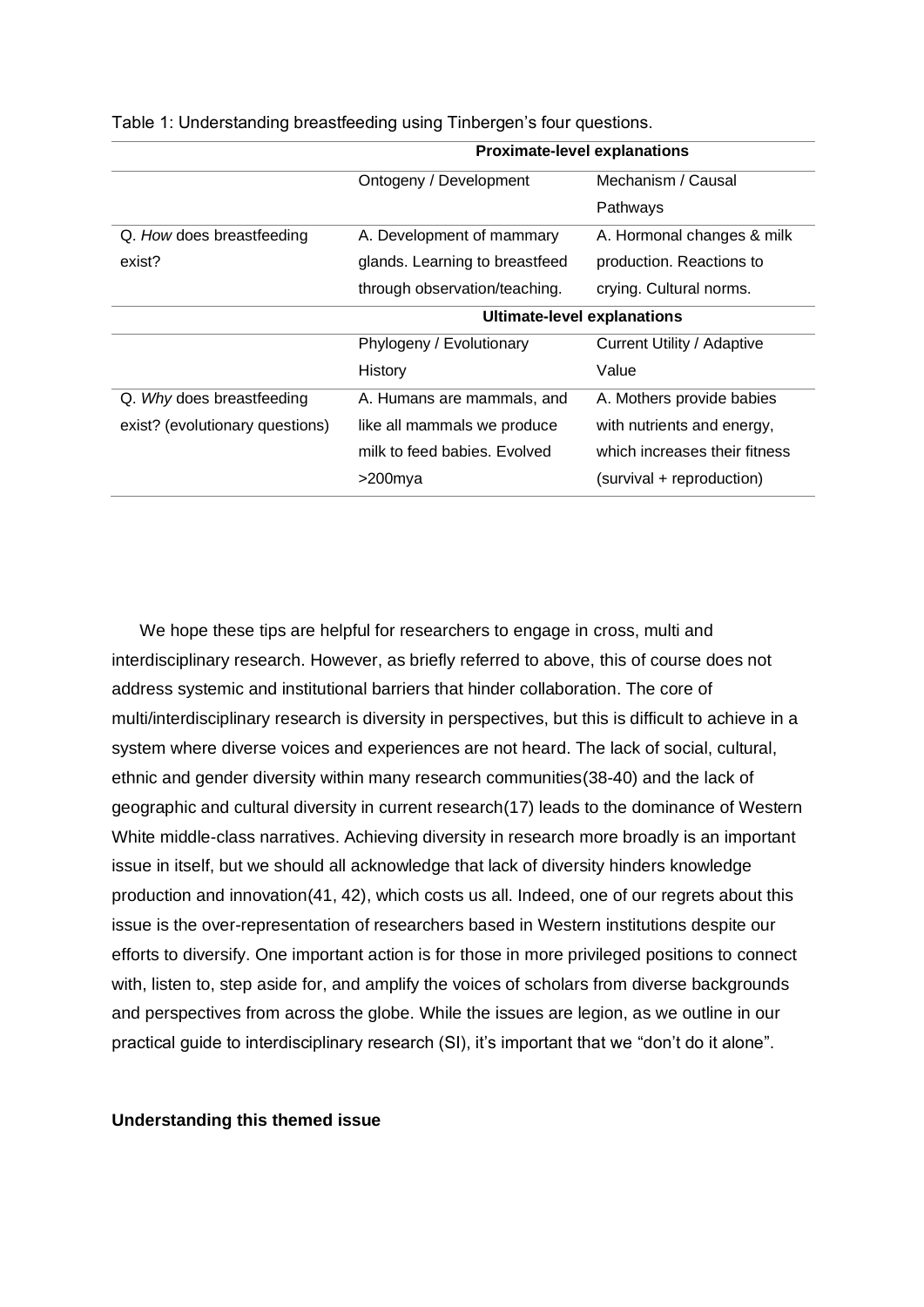Now that we are better equipped to cross disciplinary bridges, let us outline key points of this themed issue. First, this issue focuses on presenting research and commentary on support for mothers with infants and/or young children, due to the predominant norms and expectations of mothers as primary caregivers (Budds, this issue; Sear, this issue). This is not to say that other caregivers are not important; in fact, we argue the opposite. Many authors in this issue, us included, highlight the importance of non-maternal caregivers and extended social support across cultures. This includes fathers (Daneile this issue, Gettler et al. this issue, Myers et al. this issue, Morita et al. this issue, Chang et al. this issue), grandmothers, and other relatives (Vazquez-Vazquez et al., this issue; Shenk et al., this issue; Page et al., this issue; Morita et al., this issue; Chang et al., this issue; Myers et al., this issue), as well as non-kin in both informal and formal settings (Page et al. this issue; Schacht et al., this issue; Morita et al. this issue; Hughes et al. this issue; McLeish this **issue**). Second, we primarily focus on the individual-level and specific acts of support rather than wider supportive environments. While we recognise that macro and community-level factors are also key determinants of maternal and child health, this focus stems from how we define support: From an evolutionary anthropological perspective, we conceptualise support as investments directly or indirectly transferred to a person, which "cost" the actor some form of time, energy or resource(13). As outlined by McLeish et al. (*insert refs*) and Myers et al. (**insert refs**) in this issue, such support is diverse; spanning practical, informational, emotional, and affirmative support.

With this focus, we present commentaries and research papers on: understanding the need for mother-infant support (Sear, Hughes et al.); supporting pregnancy and childbirth (Betti, McLeish, Daniele et al.); supporting maternal mental health (Budds, Spry et al., Fellmeth et al.); supporting maternal physical health (Page et al., Vazquez-Vazquez et al., Shenk et al.); supporting infant feeding (Chang et al., Myers et al.); and supporting child survival and development (Schacht et al., Gettler et al., Morita et al.). These topics bring together a diverse literature on the multiple elements of social support and maternal-child health, moving past a primary focus on child outcomes. These papers, while important contributions in their own right, are presented to complement one another and build a broad understanding of the multifaceted nature of social support across diverse settings.

## **Final thoughts**

This themed issue would not have been possible without the hard work and collaboration of all our authors, reviewers, and all the unseen supporters who made this work possible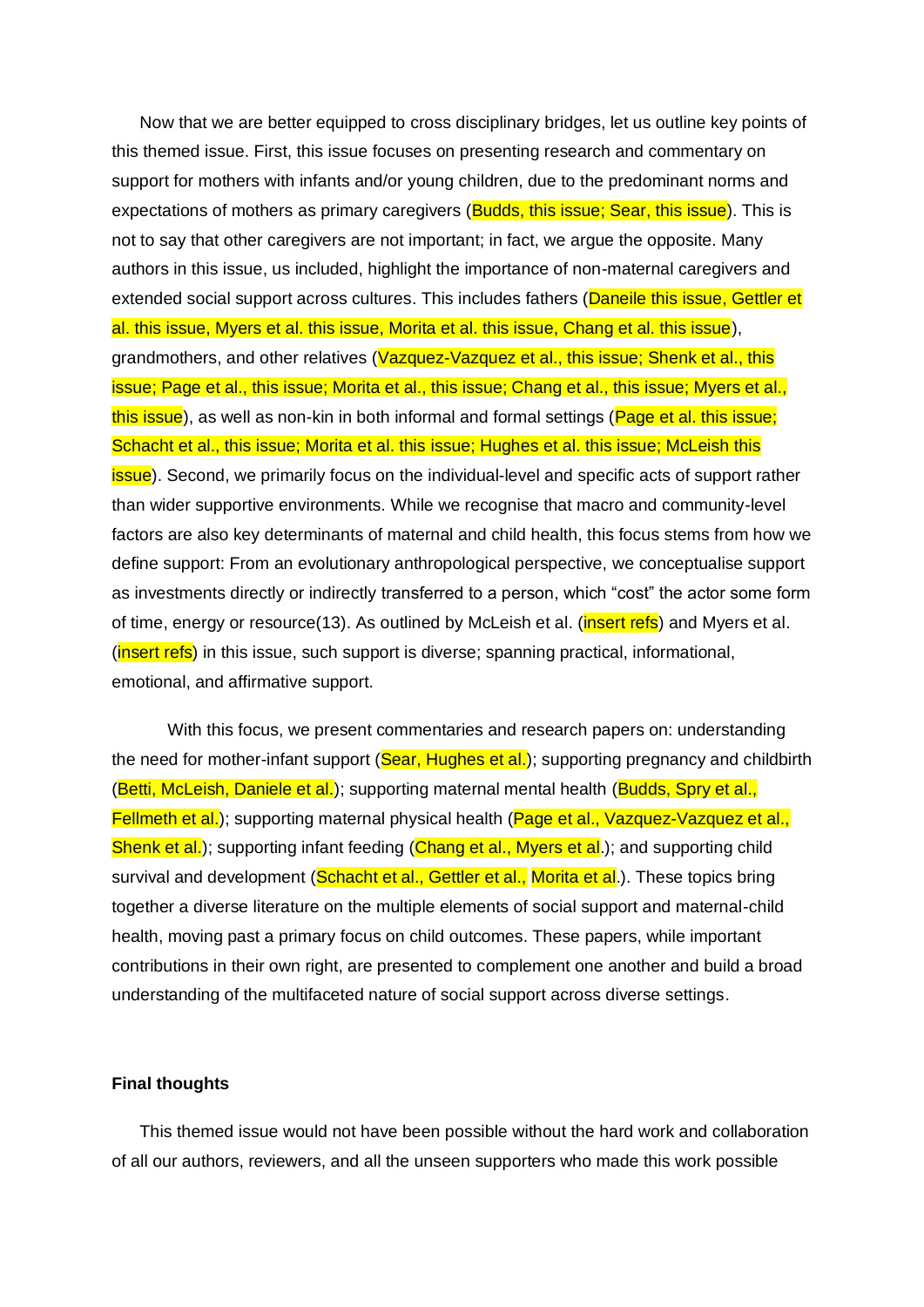during the current pandemic. It must be acknowledged that it has taken a heroic amount of effort from many, juggling care for children and others, supporting students and colleagues, and more – for which we are very grateful. Our hopes for this special issue are twofold. First, to foster multidisciplinary understandings of support for mothers and children, informed by findings from different cultures. Second, to evidence that the responsibility of childrearing should not -nor cannot- fall solely onto mothers; and indeed, successful childrearing is consistently an activity shared beyond the nuclear family.

As we discuss above, narrow, ideological conceptualisations of motherhood reinforced by unchallenged "scientific" assumptions have led to harmful implications for maternal wellbeing. The assumption that mothers are, and evolved to be, sole caregivers, and that motherhood should come at the expense of all other domains of womanhood, contrasts and conflicts with the realities of raising children across the globe.

This point, while it may seem obvious to many of us, must be reinforced. During the present COVID-19 pandemic in the UK, Western notions of intensive mothering arguably resulted in delayed policy change to allow for childcare support during lockdown (e.g., (43)), instances of fathers and other key supporters being excluded from antenatal appointments and births (e.g., (44)), economic support packages being tailored towards "working men"(45), and widespread rhetoric in popular media encouraging a gendered division of childcare labour (e.g.,(46)). Cultural norms that mothers should sacrifice their time, energy, and careers in order to be a "good mother" has resulted in the overburdening women, reinforcing current gender inequalities and damaging maternal wellbeing. And of course, these assumptions disadvantage fathers and other caregivers too, as those who want to provide care and support are by extension excluded from the domain of childrearing.

To challenge the "truth" behind these assumptions, we must work together as a research community. We hope this themed issue is approachable and accessible to a broad audience, encouraging researchers to look beyond disciplinary boundaries when considering social support and maternal-child health. In the end, it is not just who cares that matters, but how we care together.

#### **Acknowledgements**

We would like to thank the original attendees of the "Who Cares? An Interdisciplinary Approach to Mother-Infant Support" workshop who inspired this themed issue, and European Human Behaviour and Evolution Association for funding the workshop. We are very grateful to Dr Anushé Hassan who provided valuable feedback on an earlier version of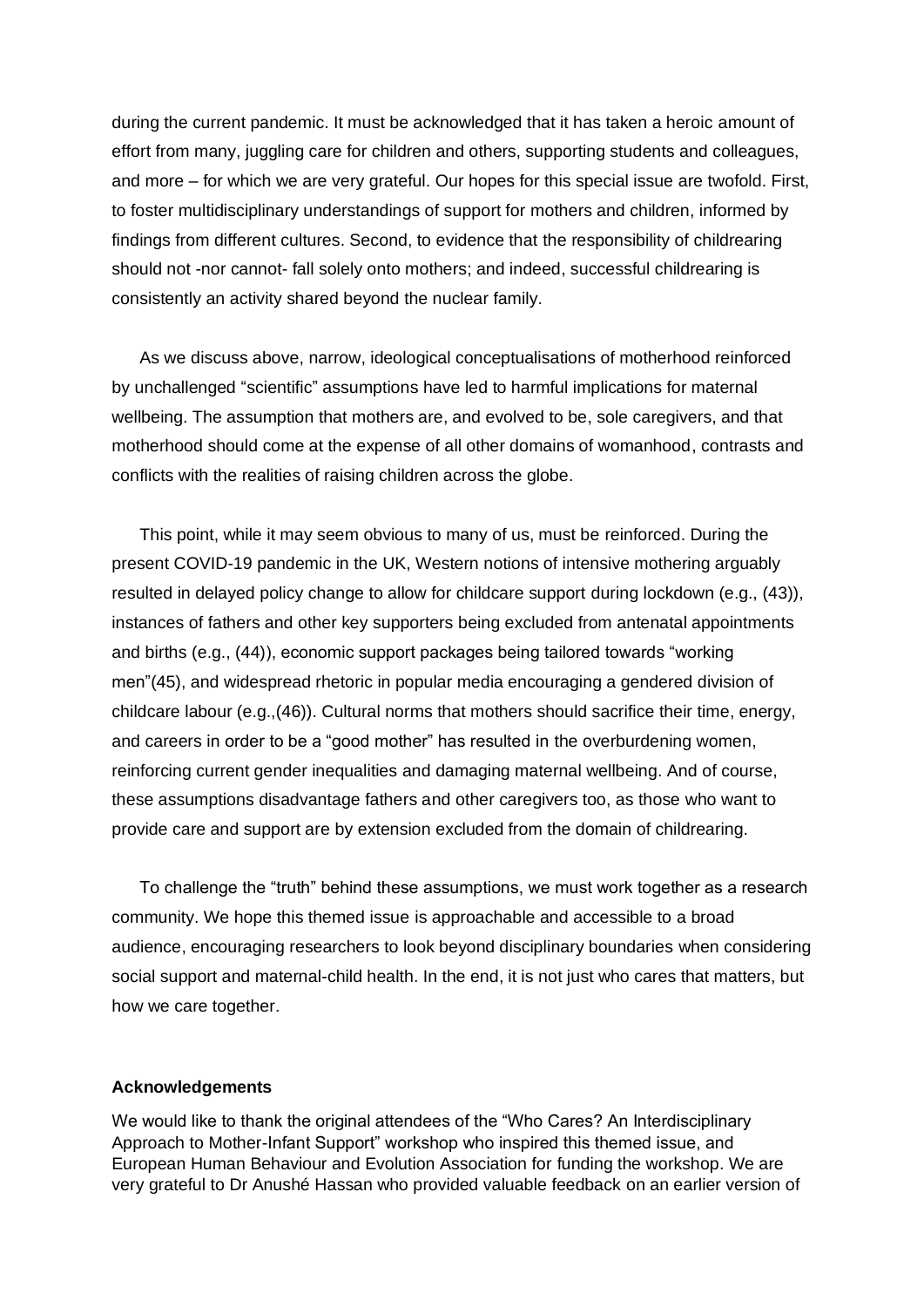this editorial. EHE would also like to thank James Thomas for the practical and emotional support which made this work possible during lockdown. SM would also like to thank Jane Crees for her fine example of kin support during the pandemic. AEP would also like to thank all the allomothers which make her work possible.

# **Funding statement**

AEP is funded by the Medical Research Council (grant number MR/P014216/1).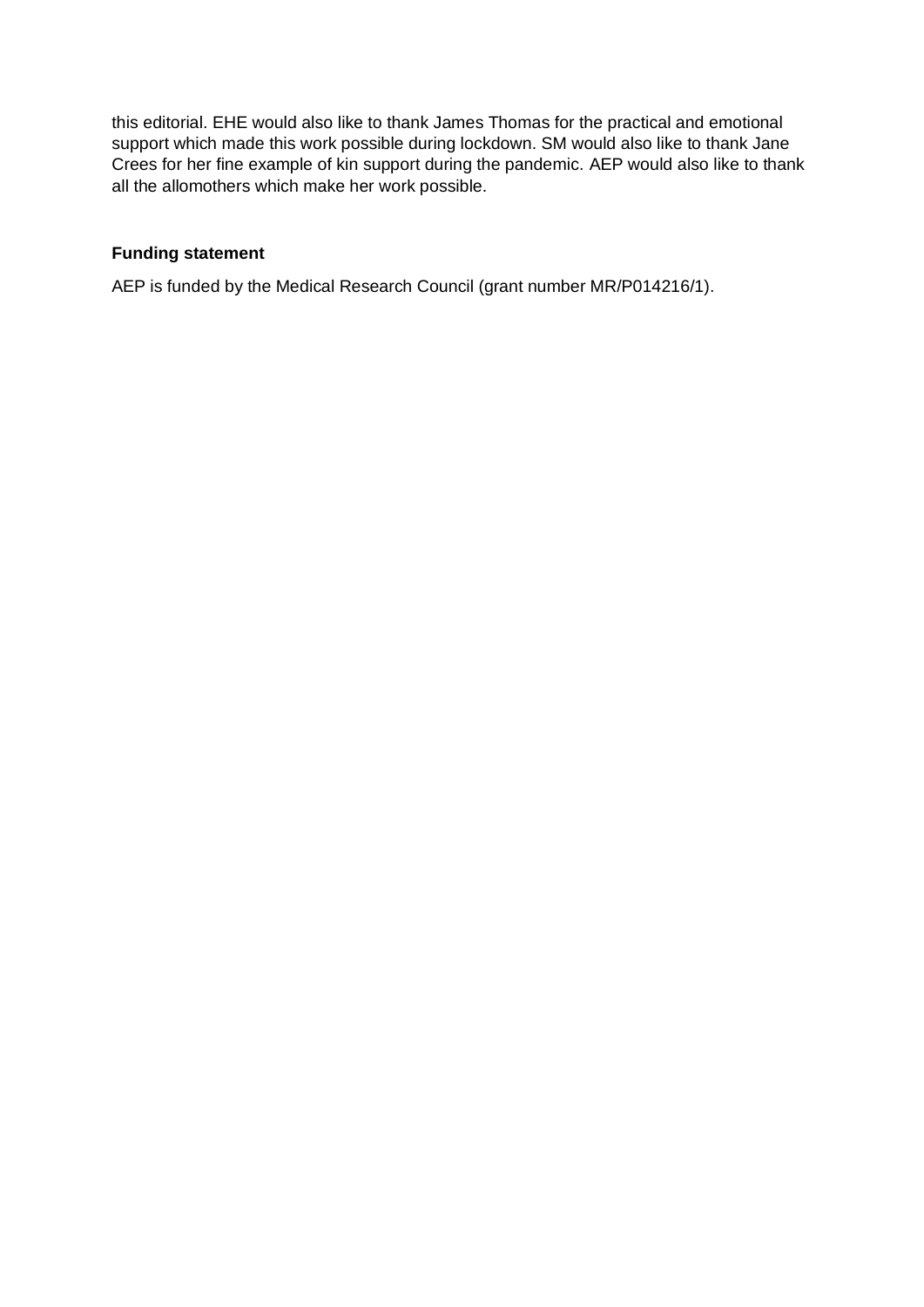## **References**

1. Myers S, Emmott EH. Communication across maternal social networks during the UK's national lockdown and its association with postnatal depressive symptoms. *OSF Preprints*. 2021. <https://doi.org/10.31219/osf.io/cb85t>

2. Calarco JM, Anderson E, Meanwell E, Knopf A. "Let's Not Pretend It's Fun": How COVID-19- Related School and Childcare Closures are Damaging Mothers' Well-Being. *OSF Preprints*. 2020. <https://doi.org/10.31235/osf.io/jyvk4>

3. Davenport MH, Meyer S, Meah VL, Strynadka MC, Khurana R. Moms Are Not OK: COVID-19 and Maternal Mental Health. *Frontiers in Global Women's Health*. 2020;1(1). <https://doi.org/10.3389/fgwh.2020.00001>

4. Del Boca D, Oggero N, Profeta P, Rossi M. Women's and men's work, housework and childcare, before and during COVID-19. *Review of Economics of the Household*. 2020;18(4):1001-17.

5. Loades ME, Chatburn E, Higson-Sweeney N, Reynolds S, Shafran R, Brigden A, et al. Rapid Systematic Review: The Impact of Social Isolation and Loneliness on the Mental Health of Children and Adolescents in the Context of COVID-19. *Journal of the American Academy of Child & Adolescent Psychiatry*. 2020;59(11):1218-39.e3.

6. Berkman LF. Social support, social networks, social cohesion and health. *Social work in health care*. 2000;31(2):3-14.

7. Stansfeld SA, Marmot M, Wilkinson R. Social support and social cohesion. *Social determinants of health*. 2006;2:148-71.

8. Daly M. Parenting support: Another gender-related policy illusion in Europe? *Women's Studies International Forum*. 2013;41:223-30.

9. Public Health England. *Early years high impact area 3: Breastfeeding. Health visitors leading the Healthy Child Programme.* 2018. [Available from:

[https://assets.publishing.service.gov.uk/government/uploads/system/uploads/attachment\\_data/file](https://assets.publishing.service.gov.uk/government/uploads/system/uploads/attachment_data/file/754791/early_years_high_impact_area_3.pdf) [/754791/early\\_years\\_high\\_impact\\_area\\_3.pdf](https://assets.publishing.service.gov.uk/government/uploads/system/uploads/attachment_data/file/754791/early_years_high_impact_area_3.pdf) ]

10. Department of Health. *Healthy Child Programme: Pregnancy and the first five years of life.* 2009. [Available from:

[https://assets.publishing.service.gov.uk/government/uploads/system/uploads/attachment\\_data/file](https://assets.publishing.service.gov.uk/government/uploads/system/uploads/attachment_data/file/167998/Health_Child_Programme.pdf) [/167998/Health\\_Child\\_Programme.pdf](https://assets.publishing.service.gov.uk/government/uploads/system/uploads/attachment_data/file/167998/Health_Child_Programme.pdf) ]

11. Page A, Emmott EH, Myers S. Testing the buffering hypothesis: breastfeeding problems, cessation and social support in the UK. 2020. *OSF Preprints.* <https://doi.org/10.31219/osf.io/byf5g>

12. Kelleher CM. The physical challenges of early breastfeeding. *Social Science & Medicine*. 2006;63(10):2727-38.

13. Emmott EH, Page AE. Alloparenting. In: Shackelford TK, Weekes-Shackelford VA, editors. *Encyclopedia of Evolutionary Psychological Science*. Cham: Springer International Publishing; 2019. p. 1-14.

14. Sear R, Coall D. How Much Does Family Matter? Cooperative Breeding and the Demographic Transition. *Population and Development Review*. 2011;37(s1):81-112.

15. Kramer KL. Cooperative Breeding and its Significance to the Demographic Success of Humans. *Annual Review of Anthropology*. 2010;39(1):417-36.

16. Hrdy SB. Evolutionary context of human development: The cooperative breeding model. *Family relationships: An evolutionary perspective*. 2007:39-68.

17. Henrich J, Heine SJ, Norenzayan A. Most people are not WEIRD. *Nature*. 2010;466(7302):29-.

18. Walters R, Woodward R. Punishing 'Poor Parents': 'Respect', 'Responsibility' and Parenting Orders in Scotland. *Youth Justice*. 2007;7(1):5-20.

19. Holt A. Room for resistance? Parenting Orders, disciplinary power and the production of "the bad parents". *Policy Press*; 2008.

20. Lucas PJ. Some reflections on the rhetoric of parenting programmes: evidence, theory, and social policy. *Journal of Family Therapy*. 2011;33(2):181-98.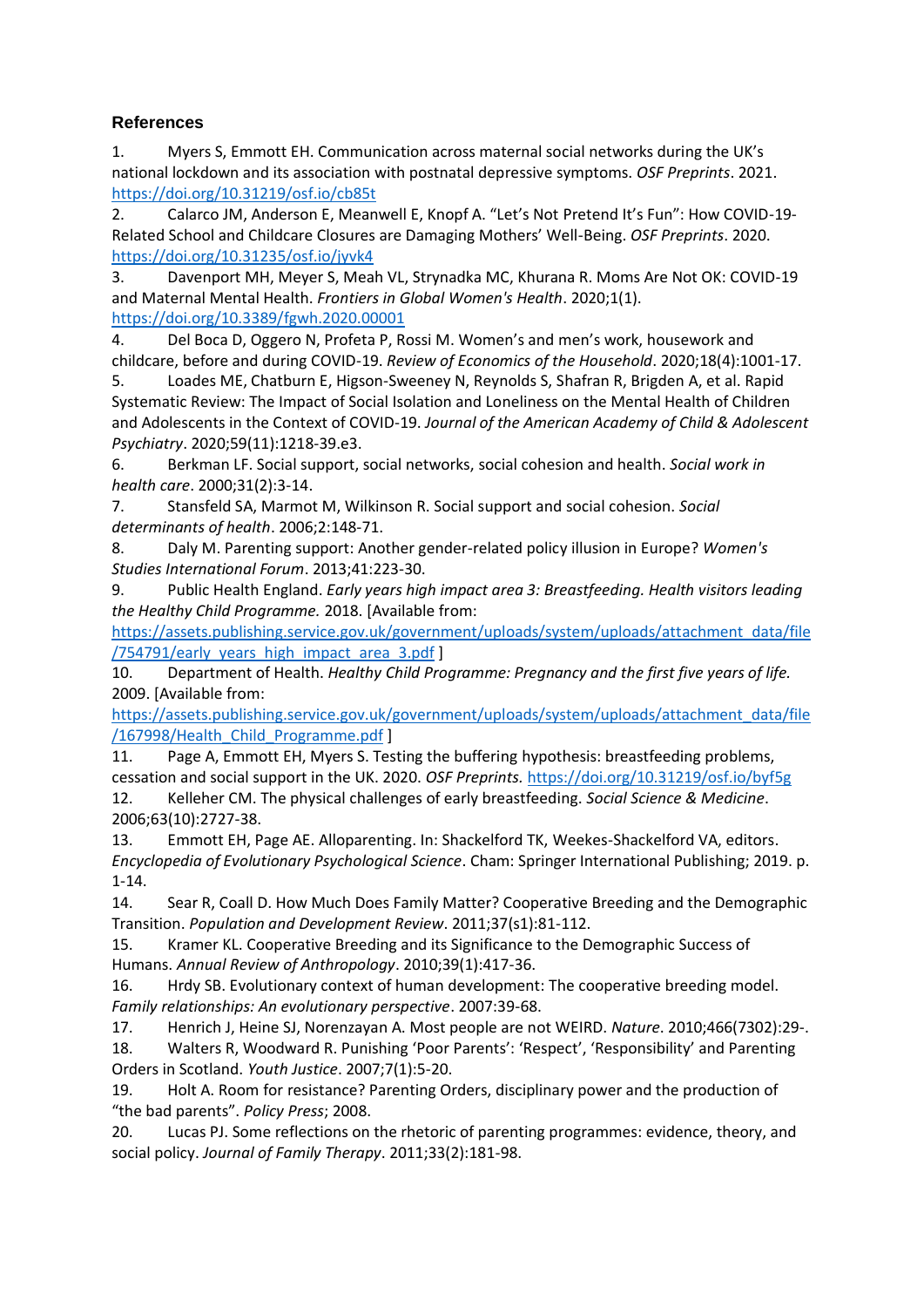21. Clarke K. Childhood, parenting and early intervention: A critical examination of the Sure Start national programme. *Critical Social Policy*. 2006;26(4):699-721.

22. Maher J, Fraser S, Wright J. Framing the mother: childhood obesity, maternal responsibility and care. *Journal of Gender Studies*. 2010;19(3):233-47.

23. Peters E. I blame the mother: educating parents and the gendered nature of parenting orders. *Gender and Education*. 2012;24(1):119-30.

24. Emmott EH, Mace R. Practical Support from Fathers and Grandmothers Is Associated with Lower Levels of Breastfeeding in the UK Millennium Cohort Study. *PLOS ONE*. 2015;10(7):e0133547. 25. Cohen S, Syme SL. Issues in the study and application of social support. *Social support and health*. 1985;3:3-22.

26. Sadruddin AFA, Ponguta LA, Zonderman AL, Wiley KS, Grimshaw A, Panter-Brick C. How do grandparents influence child health and development? A systematic review. *Social Science & Medicine*. 2019;239:112476.

27. Page AE, Emmott EH, Myers S . *Who Cares? An Interdisciplinary Approach to Mother-Infant Support Findings from a one-day workshop on introducing evolutionary approaches to caregiving and mother-infant health*. 2019.

28. Rafols I, Leydesdorff L, O'Hare A, Nightingale P, Stirling A. How journal rankings can suppress interdisciplinary research: A comparison between Innovation Studies and Business & Management. *Research Policy*. 2012;41(7):1262-82.

29. Rhoten D. Interdisciplinary research: Trend or transition. *Items and Issues*. 2004;5(1-2):6-11. 30. MacLeod M. What makes interdisciplinarity difficult? Some consequences of domain specificity in interdisciplinary practice. *Synthese*. 2018;195(2):697-720.

31. Nissani M. Ten cheers for interdisciplinarity: The case for interdisciplinary knowledge and research. *The Social Science Journal*. 1997;34(2):201-16.

32. You HS. Why Teach Science with an Interdisciplinary Approach: History, Trends, and Conceptual Frameworks. *Journal of Education and Learning*. 2017;6(4):66-77.

33. Fish S. Being interdisciplinary is so very hard to do. Profession. 1989:15-22.

34. Klein JT, Newell WH. Advancing interdisciplinary studies. *Handbook of the undergraduate curriculum: A comprehensive guide to purposes, structures, practices, and change*. 1997:393-415.

35. Kell DB, Oliver SG. Here is the evidence, now what is the hypothesis? The complementary roles of inductive and hypothesis-driven science in the post-genomic era. *BioEssays*. 2004;26(1):99- 105.

36. Tinbergen N. On aims and methods of Ethology. *Zeitschrift für Tierpsychologie*. 1963;20(4):410-33.

37. Bateson P, Laland KN. Tinbergen's four questions: an appreciation and an update. *Trends in Ecology & Evolution*. 2013;28(12):712-8.

38. Merchant JL, Omary MB. Underrepresentation of Underrepresented Minorities in Academic Medicine: The Need to Enhance the Pipeline and the Pipe. *Gastroenterology*. 2010;138(1):19-26.e3.

39. Scott Metcalfe A, Padilla González L. Underrepresentation of Women in the Academic Profession: A Comparative Analysis of the North American Region. *NASPA Journal About Women in Higher Education*. 2013;6(1):1-21.

40. Parker S, Clayton-Pedersen A, Moreno J, Teraguchi D, Smith DG. *The revolving door for underrepresented minority faculty in higher education*. 2006. [Available from:

ttp://www.irvine.org/assets/pdf/pubs/education/insight\_Revolving\_Door.pdf ]

41. Berliant M, Fujita M. Culture and diversity in knowledge creation. *Regional Science and Urban Economics*. 2012;42(4):648-62.

42. Jones G, Chirino Chace B, Wright J. Cultural diversity drives innovation: empowering teams for success. *International Journal of Innovation Science*. 2020;12(3):323-43.

43. BBC News. *Coronavirus: Childcare exemption added to new restrictions in England.* 2020. [Available from:<https://www.bbc.co.uk/news/uk-england-54240681> ]